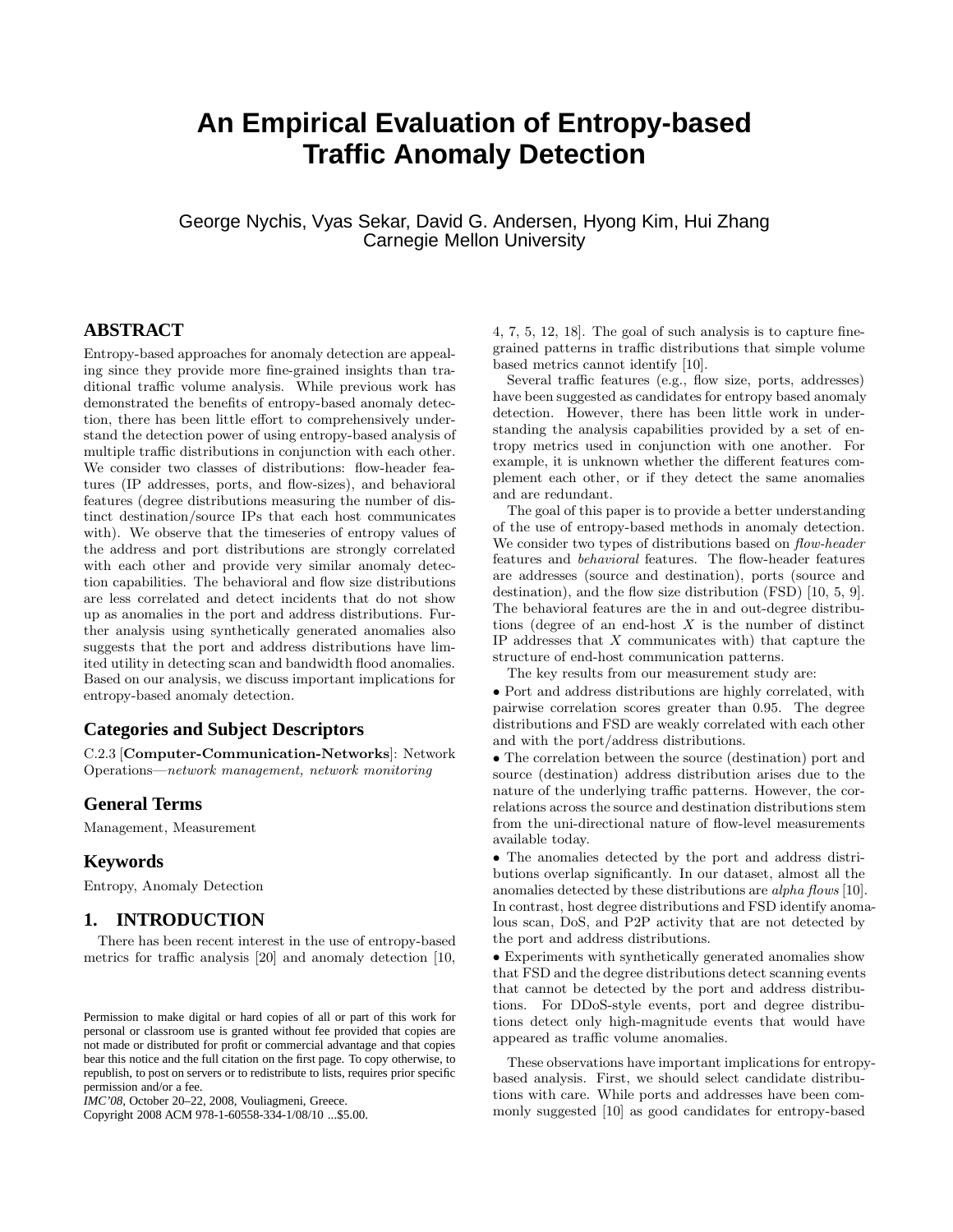anomaly detection, our measurements question this rationale. Our results also suggest a natural approach: select traffic distributions that inherently complement one another and thus provide different views into the underlying traffic structure. Second, we need to move beyond the traditional uni-directional flow semantics available today (e.g., [14, 16]), since it can artificially skew the properties of the underlying distributions. Thus, it is prudent for administrators to use bi-directional flow collection tools whenever possible. Finally, we discuss how to use the correlations to design a better anomaly detection system. Our preliminary results show that using time-series anomaly detection on the correlation scores can expose new anomalies that do not manifest in the raw time-series.

## **2. PRELIMINARIES**

Datasets: Our primary dataset uses (bi-directional) flow data [2] captured in February 2005 at Carnegie Mellon University.  $\frac{1}{1}$  The dataset contains traffic to and from tens of thousands of active IP addresses involving roughly 92 TB of total traffic over 2.5 billion flows. IP addresses in the dataset were anonymized preserving a one-to-one mapping between actual and anonymized IP addresses [19]. Application ports were not anonymized. The traffic feature distributions we study are unchanged by the anonymization.

The dataset is split into five minute non-overlapping epochs consisting of flows that completed within the epoch. Each (bi-directional) flow record consists of source/destination pairs for the IP address, port, packet count, and byte count. It also includes the connection time, protocol used, connection state, and flow direction. However, in some cases the directionality is not evident from the flow record (e.g., UDP flows, long-lived TCP flows that extend beyond the flow timeout). In such cases, we use application port numbers to infer flow  $\rm direction.$   $^2$ 

We also corroborate specific parts of our analysis with Netflow [14] data from Internet2, GEANT, and a (different) ` university department.

**Approach:** The entropy of a random variable X is  $H(X) =$  $-\sum_{i=1}^{N} p(x_i) \log (p(x_i))$ , where  $x_1, \ldots, x_N$  is the range of values for X, and  $p(x_i)$  represents the probability that X takes the value  $x_i$ <sup>3</sup>. We compute the normalized entropy (between zero and one) as  $\frac{H}{\log(N_0)}$ , where  $N_0$  is the number of distinct  $x_i$  values present in a given measurement epoch.

We study seven empirical traffic distributions. Five of these are obtained from flow-headers: source address, destination address, source port, destination port, and flow size distribution measured in packets per flow (FSD). Prior work on using flow-header features in entropy-based analysis uses uni-directional flow information (e.g., [14, 16]). Hence, we explicitly convert each bi-directional flow record [2] into two uni-directional flows for computing the distributions over the flow-header features. For each source (destination) address

(port)  $x_i$ , we calculate the probability

$$
p(x_i) = \frac{\text{Number of pkts with } x_i \text{ as src (dst) address (port)}}{\text{Total number of pkts}}
$$

The normalization factor is  $log(N_0)$ , where  $N_0$  is the number of active source (destination) addresses (ports) observed during the measurement epoch.

The remaining two distributions are based on inter-host communication behavior. We consider the in- and out-degree of each active internal IP address inside the network under consideration (e.g., in our dataset we only consider hosts inside the university): these are the only hosts for which we have a complete view of both incoming and outgoing traffic. For a host  $X$ , the out-degree is the number of distinct IP addresses that  $X$  contacts, and the in-degree is the number of distinct IP addresses that contact  $X$ . The degree distributions are computed using bi-directional flows. For each value of out-degree (in-degree)  $x_i$ , we calculate the probability

$$
p(x_i) = \frac{\text{Number of hosts with out-degree } x_i}{\text{Total number of hosts}}
$$

The normalization factor is  $log(D)$ , where D is the number of distinct out-degree (in-degree) values observed during the measurement epoch.

For each measurement epoch, we compute the normalized entropy for the seven distributions. Let  $Y_{ij}$  denote the normalized entropy of distribution  $i$  (e.g., source address) observed in epoch  $j$ , and  $Y_i$  denote the timeseries of normalized entropy values for distribution  $i$ . Given the  $Y_i$ s, we compute the pairwise correlation coefficients between every pair of timeseries vectors  $Y_i$  and  $Y_{i'}$ ,  $\gamma(Y_i, Y_{i'}) = \frac{\sum_j Y_{ij} Y_{i'j} - n \overline{Y_i Y_{i'}}}{(n-1)\sigma_{Y_i} \sigma_{Y_{i'}}},$ 

where  $Y_i$  and  $Y_{i'}$  are the sample means of  $Y_i$  and  $Y_{i'}, \sigma_{Y_i}$  and  $\sigma_{Y_{i'}}$  are the sample standard deviations of  $Y_i$  and  $Y_{i'}$ , and n is the number of epochs. We also apply timeseries anomaly detection on each  $Y_i$  using the wavelet analysis technique proposed by Barford et al [3].<sup>4</sup>

# **3. MEASUREMENT RESULTS**

#### **3.1 Correlations in Entropy Timeseries**

Table 1 shows the pairwise correlation scores between the entropy timeseries of different distributions. We find strong correlations (> 0.95) between the address and port distributions. The remaining metrics show low or no correlation. Figure 1 shows the entropy timeseries values over the entire month-long trace. The visual confirmation of the correlations is just as striking as the values themselves. Additionally, we observe that many of the spikes and deviations in the timeseries plots are also highly correlated. We will revisit these anomalies in the subsequent discussions.

To confirm that these results are not an artifact of our dataset, we perform similar analysis using data from other networks and time periods: Internet2, GEANT, Georgia Tech, and CMU-2008. All the datasets are large; consisting of over a hundred thousand flows per 5-minute bin, and span multiple weeks. The Internet2 and GEANT traces consist of flow data from each of the vantage points (11 and 22 respectively). Table 2 summarizes the average and standard deviation of the correlation scores among the ports

<sup>&</sup>lt;sup>1</sup>The router observes all traffic between university hosts and external Internet hosts. It also observes a significant fraction of internal inter-departmental traffic

<sup>2</sup>Rationale: If a host is running a well-known application service, then it is likely to be the server. Since the client initiates a connection in client-server transactions, we assume that the host that does not use the well-known port is the connection initiator.

<sup>&</sup>lt;sup>3</sup>All logarithms are base 2 and  $0 \log 0 = 0$ .

<sup>4</sup>We also use a heuristic anomaly detection approach to rule out biases due to the wavelet analysis [15].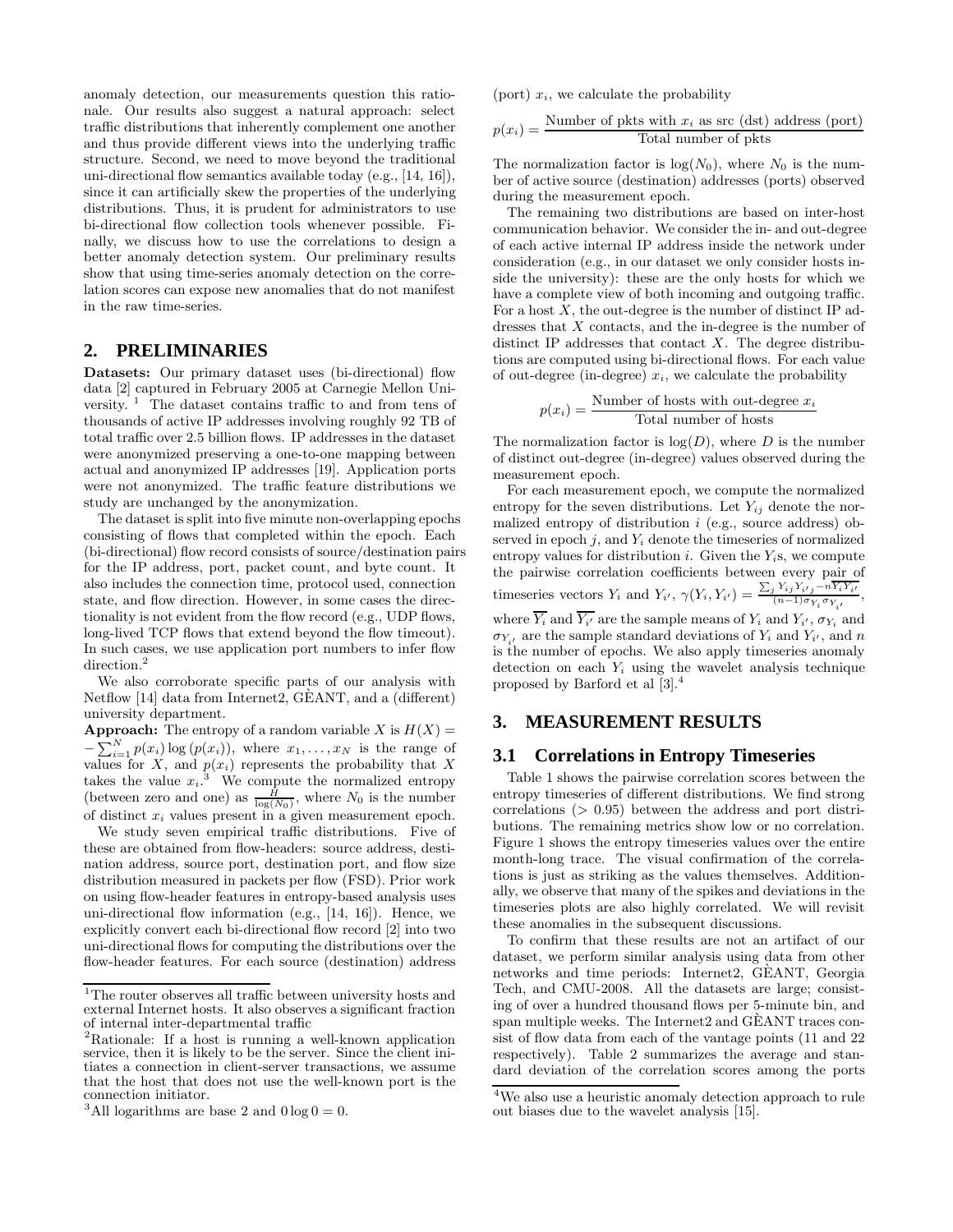

Figure 1: Time series of entropy data for CMU, February 2005, with anomalous event labels.

|                  | Out<br>Deg | Src<br>Addr | $_{\rm Dst}$<br>Addr | Src<br>Port | $_{\rm Dst}$<br>Port | <b>FSD</b> |
|------------------|------------|-------------|----------------------|-------------|----------------------|------------|
| $In$ Deg         | 0.102      | 0.100       | 0.097                | 0.000       | 0.007                | 0.414      |
| OutDeg           |            | $-0.034$    | $-0.033$             | $-0.054$    | $-0.015$             | $-0.018$   |
| SrcAddr          |            |             | 0.994                | 0.962       | 0.956                | 0.307      |
| DstAddr          |            |             |                      | 0.966       | 0.969                | 0.286      |
| SrcPort          |            |             |                      |             | 0.989                | 0.171      |
| $_{\rm DstPort}$ |            |             |                      |             |                      | 0.181      |

Table 1: Correlation of entropy timeseries on CMU-2005 dataset.

| Trace $(\text{\#routers})$ Date |                            | l Avg | SDev  | Min  | Max  |
|---------------------------------|----------------------------|-------|-------|------|------|
| CMU(1)                          | $3/1/08 - \frac{3}{31/08}$ | 0.98  | 0.01  | 0.96 | 0.99 |
| $GA$ Tech $(1)$                 | $2/12/08 - 3/22/08$        | 0.94  | 0.020 | 0.91 | 0.96 |
| Internet $2(11)$                | $12/1/06 - 12/14/06$       | 0.84  | 0.07  | 0.76 | 0.98 |
| GÈANT (22)                      | $11/1/05 - 11/31/05$ 0.89  |       | 0.07  | 0.81 | 0.98 |

Table 2: Correlation from other traces.

and addresses.<sup>5</sup> The strong correlations we observe are not unique to one dataset. Further, the correlations on the CMU dataset are stable across the 2005 and 2008 datasets. For the remainder of the paper, we focus on results using the CMU 2005 dataset.

#### **3.2 Correlations in Anomaly Deviation Scores**

Next, we explore if the correlations in the entropy timeseries values also extend to anomalies. We compute the anomaly deviation score of each epoch as the magnitude of normalized local variance computed over a sliding window of size six representing a half-hour interval [3].

|          | Out   | Src   | $_{\rm Dst}$ | <b>Src</b> | $_{\rm Dst}$ | <b>FSD</b> |
|----------|-------|-------|--------------|------------|--------------|------------|
|          | Deg   | Addr  | Addr         | Port       | Port         |            |
| $In$ Deg | 0.248 | 0.199 | 0.188        | 0.185      | 0.156        | 0.507      |
| OutDeg   |       | 0.179 | 0.165        | 0.143      | 0.122        | 0.396      |
| SrcAddr  |       |       | 0.991        | 0.971      | 0.964        | 0.319      |
| DstAddr  |       |       |              | 0.970      | 0.971        | 0.300      |
| SrcPort  |       |       |              |            | 0.986        | 0.256      |
| DstPort  |       |       |              |            |              | 0.220      |

Table 3: Correlations of wavelet deviation scores.

Table 3 shows that the port and address distributions are as strongly correlated in deviation scores as they are in terms of the entropy values. Interestingly, the behavioral features become slightly more correlated to the other metrics. For example, the correlation between out-degree and FSD increases by 0.414 from their correlation in entropy to their correlation in deviation scores. We hypothesize the reason for this increase is that the in and out-degree distributions show more stochastic variations than the other distributions. Thus, they tend to be uncorrelated in terms of the timeseries values. However, the wavelet analysis removes the noisy variations and the deviation scores become more correlated.

#### **3.3 Understanding the correlation in port and address distributions**

First, we rule out that the correlations arise as an artifact of factors such as entropy normalization, packet vs. byte counts, and time scale of computing correlation values (hour vs. day. vs. week). Once we eliminate these factors, we posit that the correlations are due to (a) a fundamental property of the underlying traffic patterns and/or (b) the unidirectional flow accounting model. For (b), note that this is not specific to our analysis and data. Uni-directional

<sup>5</sup> Internet2, GEANT, and Georgia Tech only provide unidirectional Netflow [14] style flow records. Thus, we cannot repeat the degree analysis on these.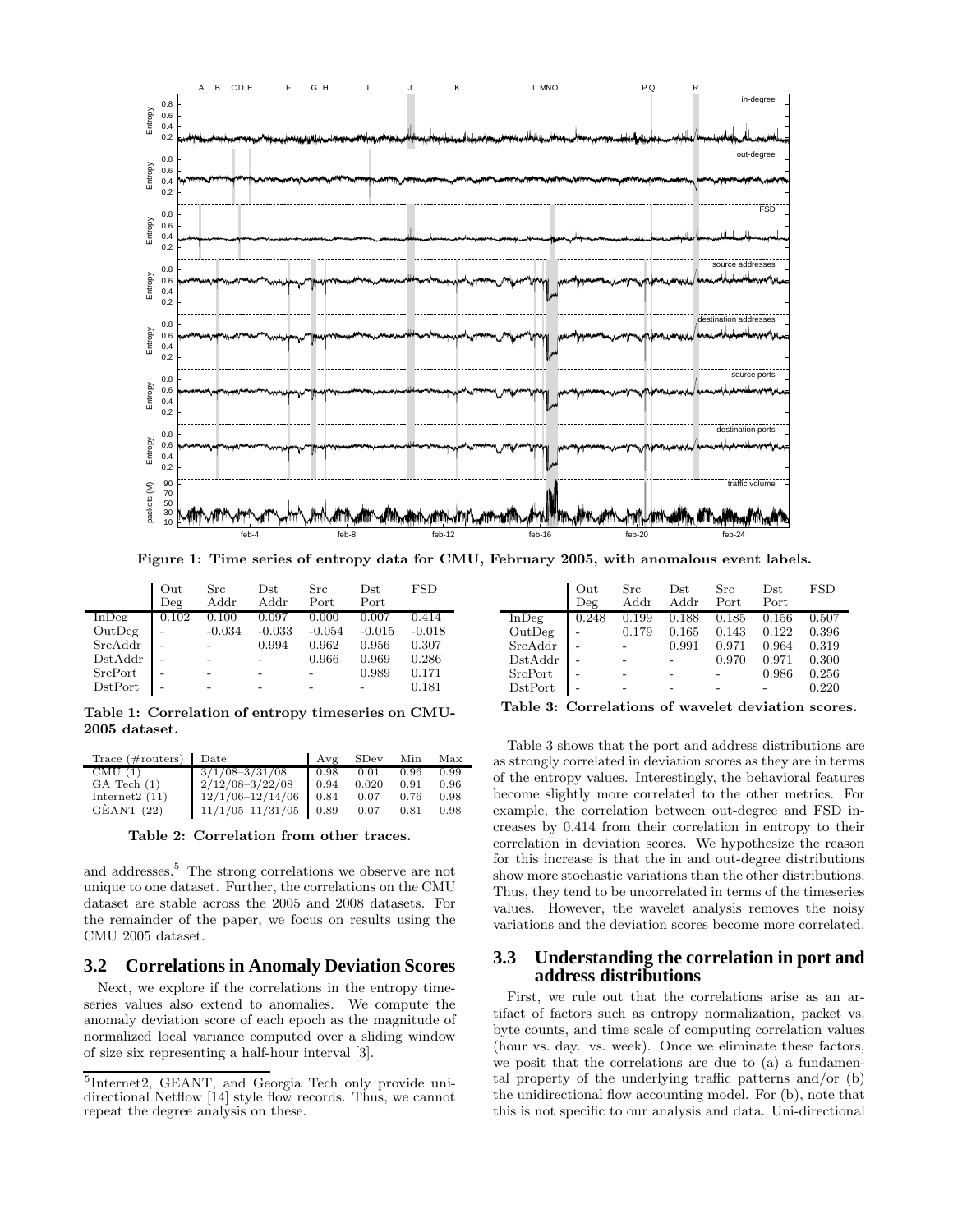| Anomaly Type                  | Affected Metrics | Labels           |
|-------------------------------|------------------|------------------|
| Alpha Flows (Botnet activity) | Addresses, Ports | $B, F-H, K-N, P$ |
| Scans                         | <b>FSD</b>       | A, D             |
| P2P Supernode Activity        | <b>FSD</b>       |                  |
| Spoofed DoS                   | Degree           | C, E, I          |
| Measurement Outage            | Inconsistent     | J, Q, R          |

Table 4: Labeled traffic anomalies

flow measurements are often the only type of measurements available to network operators today.

To decouple (a) and (b), we consider the CMU-2005 dataset since it has additional bi-directional annotations allowing us to eliminate effects from the uni-directional model. Under a bidirectional flow model, we find that the source (destination) port and source (destination) address distributions are structurally similar due to inherent properties of endhost behavior. However, the correlations between the source and destination entities arise due to the uni-directional nature of the flow measurements – each packet contributes to both source and destination pairs. This causes the unidirectional distributions to be approximately the union of their bi-directional pairs.

#### **3.4 Understanding Anomalies In-Depth**

Why do the anomalies detected by the port and address distributions overlap and why do FSD and degree distributions provide unique detection capabilities? To answer this, we use a heuristic approach to identify eighteen major events, indicated by alphabetical labels in Figure 1, and summarized in Table 4. (Anomalies spanning multiple epochs are clustered into a single event.) In the absence of ground truth for our data, we develop a semi-automated anomaly labeling approach that explains the observed anomalies.

The labeling technique consists of the following steps. First, we analyze the top-k contributors within each distribution (e.g., top 50 destination address receiving the most number packets) and check if the top-k set changes during the anomaly. The rationale behind this approach is that the top few contributors to the distributions are relatively stable during normal operation but may change significantly during the anomalies (e.g., if a new host/port entry enters the top-k). Next, we identify the flows corresponding to these new entries in the top-k set. Finally, we remove these flows and recompute the entropy and wavelet scores over the remaining flows. If the anomaly subsides (i.e., the new anomaly score computed over the residual data is lower than the anomaly threshold), we attribute the anomaly event to these new top-k entries.

Events J, Q, and R are measurement anomalies, characterized by few or no flow records in our dataset which show no consistent behavior across the different traffic features. In alpha flows (events  $F - H$  and  $L - N$ ), a few ports and addresses (both source and destination) dominate the total traffic volume [10], decreasing entropy. The events contain a large volume of UDP traffic destined to a single external host on popular application ports (80,53), which seem to be triggered after a small amount of TCP traffic is transferred on port 6667 (IRC botnet control). The alpha flows are detected by all the port and address distributions. Further, alpha flows are the only type of anomaly detected by the port and address distributions. This suggests that in our trace, using all four port and address distributions provides no additional detection capabilities compared with using only one of the port or address distributions.

The series of anomalies collectively labeled O are caused by an internal host being recruited as a P2P "supernode" in the Kazaa network [8]. During the event, many hosts connect to this supernode creating a significant number of small flows causing a sharp decrease in the entropy of the FSD. In event A, a single internal host scanned more than 350,000 unique external hosts, using a fixed source port of 666. As there are a large number of small flows, FSD detects the scan. Event  $D$  is an outbound scan with a single internal host scanning numerous external hosts on multiple ports. Only FSD detects the scan. In anomalies  $C, E,$  and  $I,$ a large number of spoofed "hosts" send attack traffic to a single destination on port 6667. The set of source addresses in these flows spans the entire /16 of the university address space using a small range of port numbers. This leads us to believe that an internal host may be sending attack traffic with spoofed source addresses (within the same subnet) to avoid egress filtering.<sup>6</sup>

Events  $O$  and  $H$  are particularly interesting with respect to the anomaly labeling heuristic. When removing the initial alpha flow event  $(N)$ , we found that the anomaly O persisted, which ports and addresses alone cannot detect. Event H consisted of two independent alpha flows from which our initial analysis revealed one, and after discovering that an anomaly persisted we discovered the second event. Contrary to conventional wisdom, port and address distributions do not show significant deviations for the scanning anomalies in our data. However, FSD detects such abnormal scanning activity.

#### **4. USING SYNTHETIC ANOMALIES**

We use synthetically generated anomaly events to complement our measurement results. Table 5 presents a taxonomy of the five synthetic anomalies we evaluate. For each type of anomaly, we want to identify the traffic distribution(s) that provide the most effective detection capability. To understand the detection sensitivity, we vary the scale of the anomaly using an anomaly-specific control parameter (e.g., number of sources involved in a DDoS or scan attack). We insert the anomaly at 50 random locations in the monthlong trace, and report the average to ensure that the results are not biased by time-of-day and day-of-week effects. In the case of the DDoS and bandwidth floods, we are also interested in comparing entropy-based detection to simple volume based detection.

Inbound DDoS Flood: Each DDoS event is characterized by a single destination address receiving a large volume of single-packet flows (to overwhelm the bandwidth and processing capacity of the server and routers). Figure  $2(a)$ shows the anomaly scores as a function of the percentage of total DDoS traffic. Each attack source generates 10 kilobits per second of attack traffic, using a fixed packet size of 57 bytes and a single flow per packet. The attack flows are destined to port 80 on a randomly chosen host inside the university. We have repeated the experiments varying the destination port and the choice of destination address (picking a high-volume, random, and low-volume host) and found similar results.

The change in the FSD can easily detect the anomaly even at a low magnitude since a single flow is used per packet. The destination port and destination address distributions

<sup>&</sup>lt;sup>6</sup>Since we only have anonymized flow level traces, we could not further validate this hypothesis.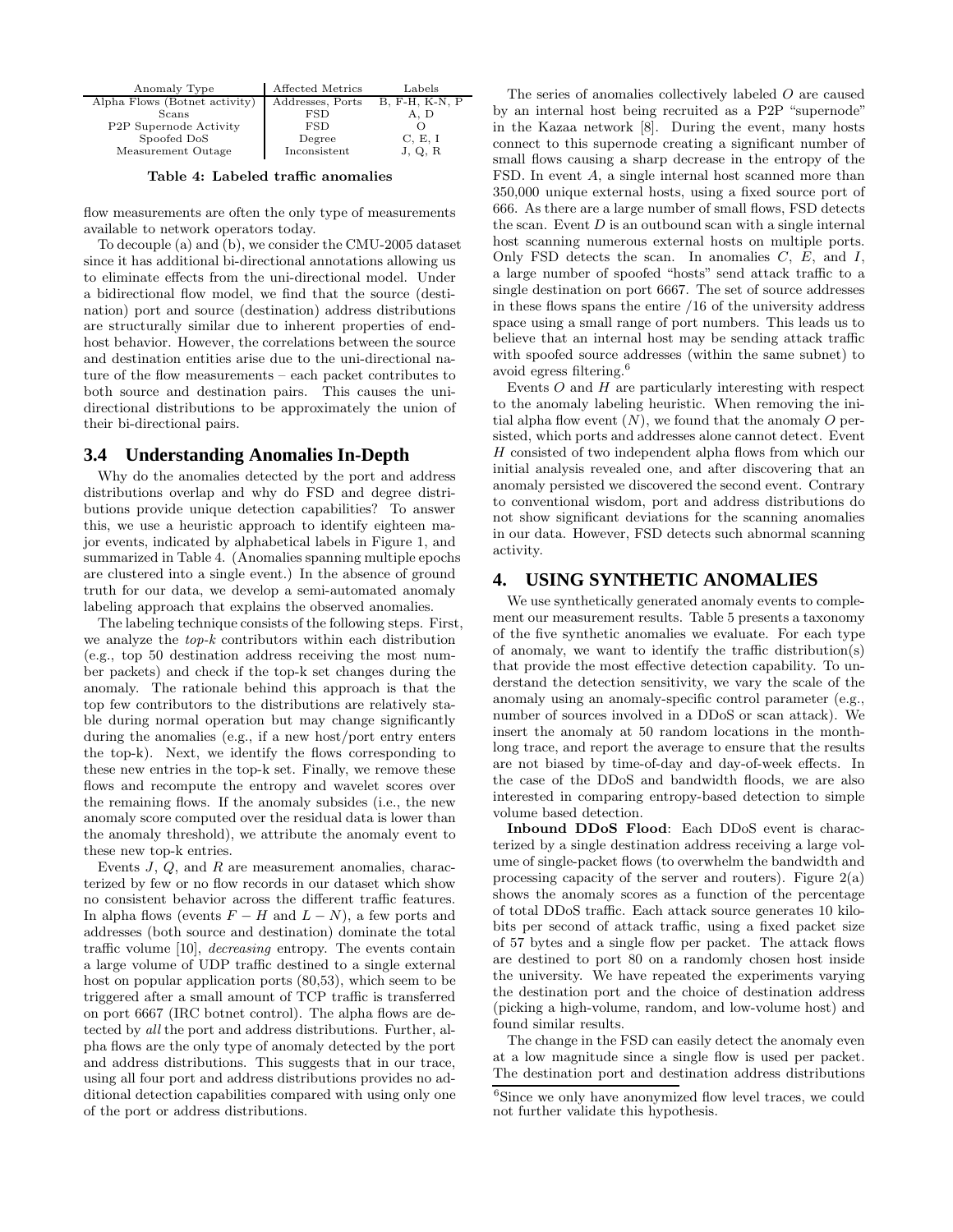

Table 5: Taxonomy of synthetic anomalies used in our evaluation



Figure 2: Synthetic anomaly results.

detect the anomaly (i.e., the score is  $\geq \alpha = 2$ ) only when the anomaly has significantly increased in magnitude. The degree distributions are unaffected by this anomaly.

Bandwidth Flood: In a bandwidth flood, a small number of hosts send large amounts of traffic to a single destination. The key differences with respect to the DDoS attack are that the number of hosts involved is an order of magnitude smaller than the DDoS, and that each attack flow is a single high-volume flow. We vary the number of hosts involved in flooding a single target IP address. The rate of traffic from each host varies uniformly in the range of 300 to 400 Kilobits per second with a fixed packet size of 57 bytes. The target IP is chosen at random within the university with a specific destination port (e.g., port 80 on a webserver). Again, the results were independent of the choice of port and destination host.

Figure 2(b) shows that the behavioral features, FSD, source port, and source address are unaffected. Since each source generates a single flow (and the size of each flow is random), FSD is not effective at detecting this anomaly. As expected, destination ports and addresses exhibit the greatest deviation. However, traffic volume can detect this anomaly just as well given that, at a detection threshold  $\alpha = 2$ , the total traffic has increased by 25%.

Network Scans: We consider two types of scanning activity: a single host scanning the entire university address space and distributed scanning activity from a set of random source addresses. To model the properties of real scanning activity (e.g., responses probability), we sample 10,000 inbound scan flows to port 445 (associated with many known vulnerabilities [13]) from the traffic trace. We observe that scans receive responses to probes approximately 10% of the time for a flow size of 3 packets, else they are single-packet flows (just a SYN packet). We find that no distribution is able to detect a single scanner. Even with a host scanning 200 hosts per second, which is approximately 6% of total traffic, no distribution is able to detect it. To detect such isolated scan activity, more fine-grained per-host analysis (e.g., flag any host contacting more than  $X$  unique destinations in Y seconds [1]) and incorporating other aspects of scanning behavior (e.g., failed connections [6]) are necessary.

In a coordinated scan, multiple hosts (e.g., part of a botnet) scan a particular network (e.g., worm or botnet activity). Each participating host scans at a low rate to avoid detection.<sup>7</sup> We fix the scan rate to 30 hosts per second, and vary the number of hosts generating scanning activity. Figure  $2(c)$  shows that we need to introduce an additional  $10\%$ of the total flows before the wavelet score reaches  $\alpha = 2$ . This implies that even in coordinated scans, entropy-based anomaly detection may not be sufficient.

We also explored several synthetic port scans. The results are similar to the network scans, except that the degreebased metrics are ineffective. A single scanner with a moderate scan rate (30 scans per second) is not detected by any of the entropy metrics. With an increased scan rate  $(>1000$ scans per second), FSD is the only metric that detects the port scan.

## **5. IMPLICATIONS**

Choice of features: Our analysis suggests that the selection of traffic distributions in entropy-based anomaly detection should be made judiciously, and in particular we should look beyond simple port and address based distributions. The results also suggest a natural approach for choosing traffic features: select traffic distributions that complement one another and provide different views into the underlying traffic structure. For example, the behavioral distributions and the FSD, which are qualitatively different from the port and address distributions, provide distinct and often better anomaly detection capabilities. These complementary distributions can also detect multiple anomalies that occur simultaneously (Sections  $3 \& 4$ ).

Computing distributions: Section 3.3 shows that a unidirectional traffic accounting can introduce biases in computing traffic distributions. Obtaining bi-directional measurements may involve additional overhead and instrumentation of current traffic monitoring infrastructure, but recent thrusts for bi-directional flow export [17] may help. This

<sup>7</sup>Worm outbreaks produce similar behavior. With a random scanning worm, the number of incoming scans is  $InfectedHosts * ScanRate * \frac{InternalAddressSpace}{TotalPAddressSpace}$ .